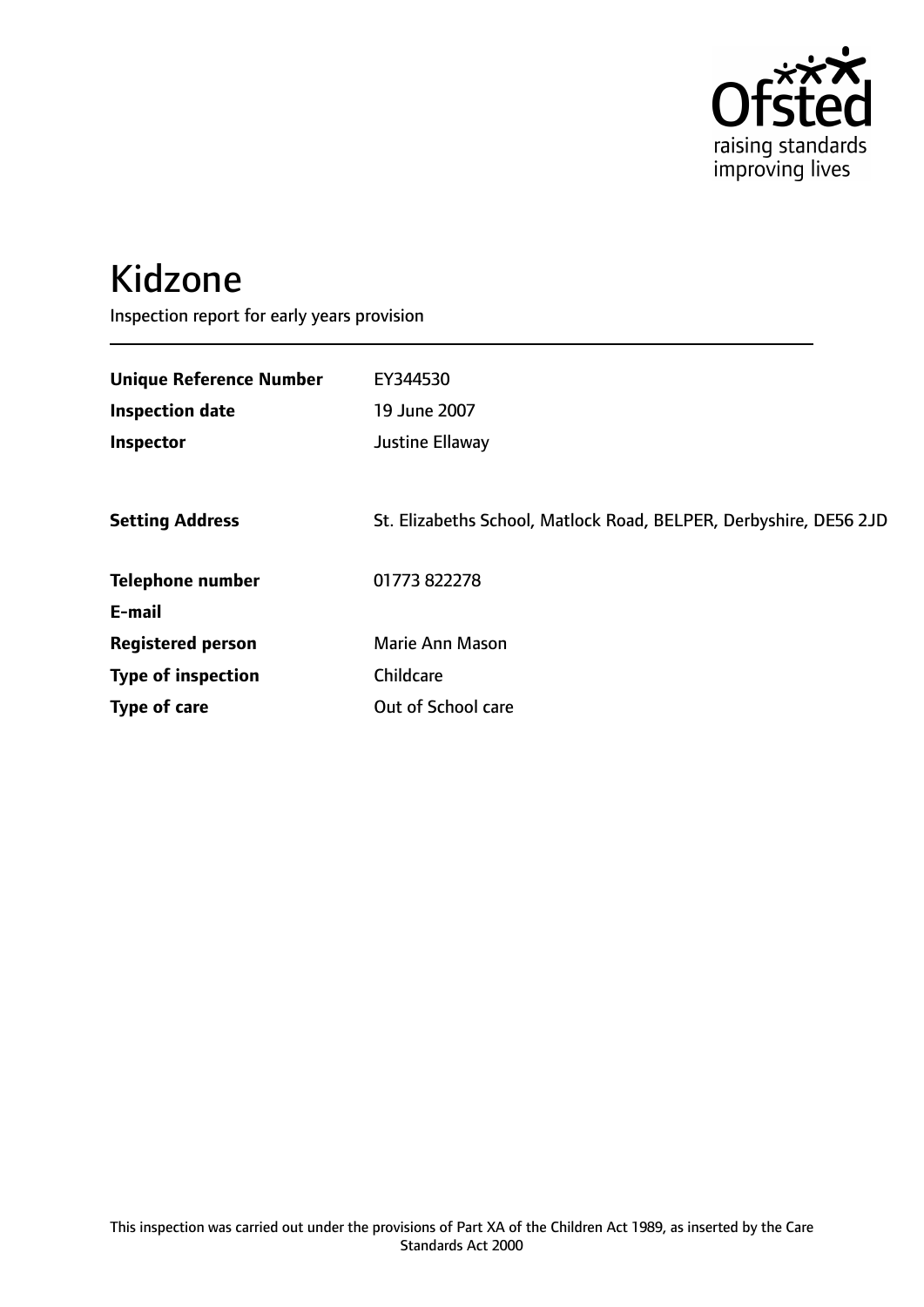## **ABOUT THIS INSPECTION**

The purpose of this inspection is to assure government, parents and the public of the quality of childcare and, if applicable, of nursery education. The inspection was carried out under Part XA Children Act 1989 as introduced by the Care Standards Act 2000 and, where nursery education is provided, under Schedule 26 of the School Standards and Framework Act 1998.

This report details the main strengths and any areas for improvement identified during the inspection. The judgements included in the report are made in relation to the outcomes for children set out in the Children Act 2004; the National Standards for under 8s day care and childminding; and, where nursery education is provided, the *Curriculum guidance for the foundation stage.*

The report includes information on any complaints about the childcare provision which Ofsted has received since the last inspection or registration or 1 April 2004 whichever is the later.

## **The key inspection judgements and what they mean**

*Outstanding: this aspect of the provision is of exceptionally high quality Good: this aspect of the provision is strong Satisfactory: this aspect of the provision is sound Inadequate: this aspect of the provision is not good enough*

For more information about early years inspections, please see the booklet *Are you ready for your inspection?* which is available from Ofsted's website: *www.ofsted.gov.uk.*

## **THE QUALITY AND STANDARDS OF THE CARE**

On the basis of the evidence collected on this inspection:

The quality and standards of the care are good. The registered person meets the National Standards for under 8s day care and childminding.

## **WHAT SORT OF SETTING IS IT?**

Kidzone out of school club opened in 2006 and operates from St. Elizabeth's School in Belper, Derbyshire. A maximum of 52 children may attend the club at any one time. The club is open term time from 07.30 to 09.00 and 15.30 to 18.00 and from 07.30 to 18.00 during school holidays. All children share access to a secure enclosed outdoor play area.

There are currently 18 children aged from three to under eight years on roll. Children come from the local area. The club currently supports children with learning difficulties.

The club employs two members of staff. Of these, one holds an appropriate early years qualification.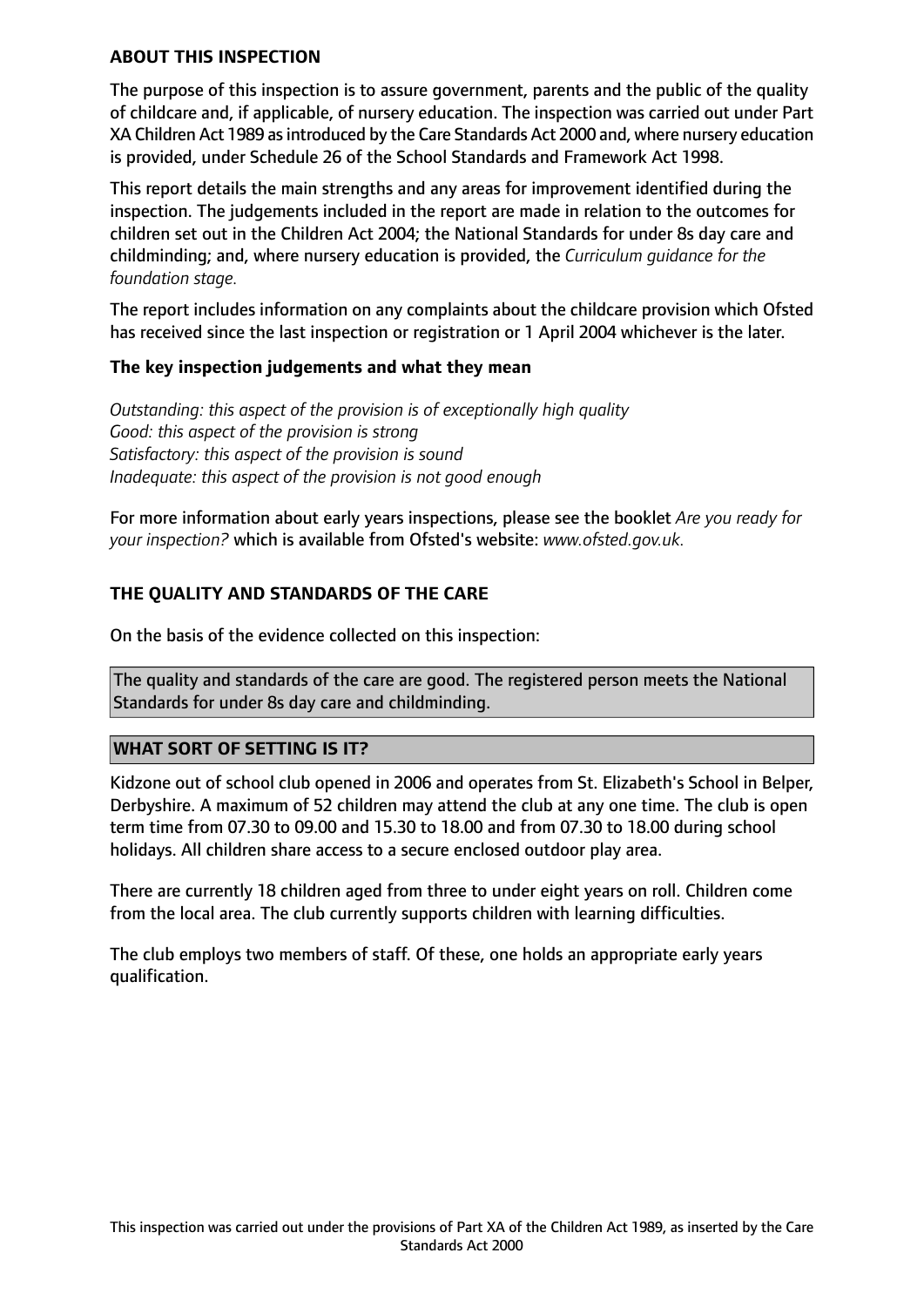## **THE EFFECTIVENESS OF THE PROVISION**

#### **Helping children to be healthy**

The provision is good.

Children's good health is well promoted in the setting. For example, staff wear aprons when serving food and the manager has undergone training in food preparation. A clear hygiene policy underpins the good practice in the setting.

Children understand simple good health and hygiene practices. They are reminded to wash their hands at appropriate times. When they go to play with the toys having washed their hands for snack, they are reminded that they will have to wash them again before eating.

The risk of infection is suitably minimised and the good health of children maintained. A clear written policy for the exclusion of children who are ill contains information about infectious and communicable diseases and is shared with parents.

Children receive appropriate care when they have an accident or become ill to maintain their good health. A clear written health, illness and emergency policy is in place for all staff to follow. The manager has an appropriate first aid qualification and a first aid box is available with appropriate contents. Accident records contain relevant information and are signed by parents. Written parental permission is requested at the time of placement to the seeking of any emergency medical treatment and advice to ensure children's needs are met in the event of an emergency. There is a clear policy for administering medication and staff receive training to administer specialist medication to meet children's needs. Medication records contain relevant information, however they do not currently include space for parents to sign to acknowledge medicines that have been administered to fully promote consistency of care.

Children enjoy regular and varied opportunities to be active and have physical exercise, which promotes development of their physical skills. They decide whether they want to go outside during the session or play in the spacious hall. There is lots of space for floor play and free movement and children help themselves to sports equipment whenever they want to. They enjoy playing with the parachute and play a variety of games, moving the parachute in different ways or flicking balls into the air, as well as using the parachute to make a bed in their story.

Children learn about healthy living through discussion, for example, at snack time they talk about different foods such as talking about fruit juice being one portion of the daily five fruit and vegetables.

Children are well nourished and healthy eating is promoted well within the setting. There is always a choice available at snack times, for example, four different fillings in the sandwiches, along with fruit and vegetables so that children are not hungry. Staff use bread that is half white and brown to encourage children to eat healthily. Children drink milk, fruit juice or water and can help themselves to water during the session. Careful attention is given to ensuring any dietary needs are met.

Children's social skills are effectively encouraged at snack time. Children choose where they sit at the table, a staff member tells them what the snack is and they then choose what they want. Staff sit and talk to the children whilst they are eating and good manners are encouraged. When a child says 'thank you' at snack time a staff member says 'good girl, those are lovely manners'.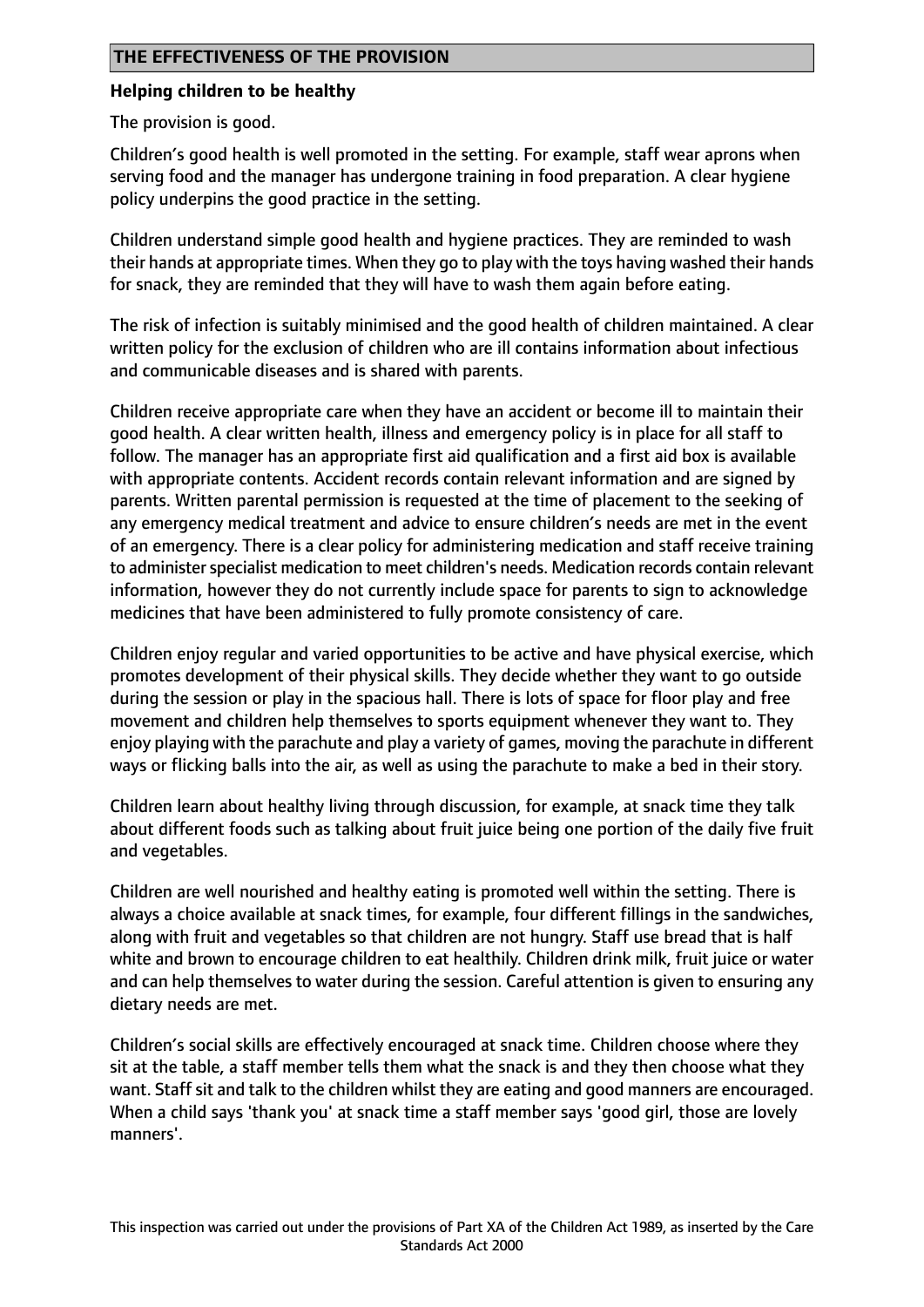## **Protecting children from harm or neglect and helping them stay safe**

The provision is good.

Children are cared for in a welcoming and well-organised environment which helps them to feel secure and comfortable. The club is based in the bright and airy school hall. The premises are welcoming to children and their parents, as there are displays of the children's work along with a designated display of information for parents. There is a good amount of space for the number of children and it is well organised so that children have lots of space to move around.

Children play with a good range of suitable and safe equipment. A selection of toys are laid out for when children arrive and they then go with a staff member to choose more, promoting their decision making and free choice. Children enthusiastically select what they want to play with and play for long periods of time. They enjoy the variety of resources available during the session and play with modelling materials, small world toys, role play and sports equipment as well as making up their own games and using the toys as props.

Children's safety is effectively promoted. Appropriate systems are in place to ensure children arrive and depart safely. A staff member checks the register and immediately makes contact with parents if expected children do not arrive. Parents have to ring a doorbell to gain access and sign their children out when they leave. A clear risk assessment has been completed and there is a detailed health and safety policy. The designated person for health and safety has been on training. Staff are aware of the written procedures for children who go missing or are uncollected at the end of the session.

Children's safety is well promoted when they are outside or go on outings. There is a clear written policy for outings and a consent form for parents to complete to ensure children's safety. Staff explain the boundaries to children, so that when they go outside children know where they can play and staff can supervise them closely.

Children learn to keep themselves safe as staff explain the rules. They know that they are not allowed to leave the hall without a member of staff and ask when they want to go to the toilet.

Children are protected because staff understand their role in child protection and are able to put appropriate procedures into practice when necessary. The designated member of staff has undertaken further training in child protection and is up to date with recent changes. All staff demonstrate a sound understanding of the different types of abuse and possible signs and symptoms. Clear reporting procedures are detailed in the written policy, which is shared with parents.

## **Helping children achieve well and enjoy what they do**

The provision is good.

Children are very happy and thoroughly enjoy their time at the setting. They immediately begin playing with the toys and resources when they arrive. They are very comfortable in entering the setting and approaching staff. A child arrives with a ladybird on her hand and she discusses this with a staff member before they go to put it outside. Staff are very positive in their interaction with children. A child gives a model she has made from play dough to a staff member who thanks her and talks to her about the model. As a result children's self-esteem is well promoted. Children are involved in choosing the toys and resources and laying them out which promotes their independence. One of the children tells the inspector when asked about the club 'well it's really good, I can tell you that'.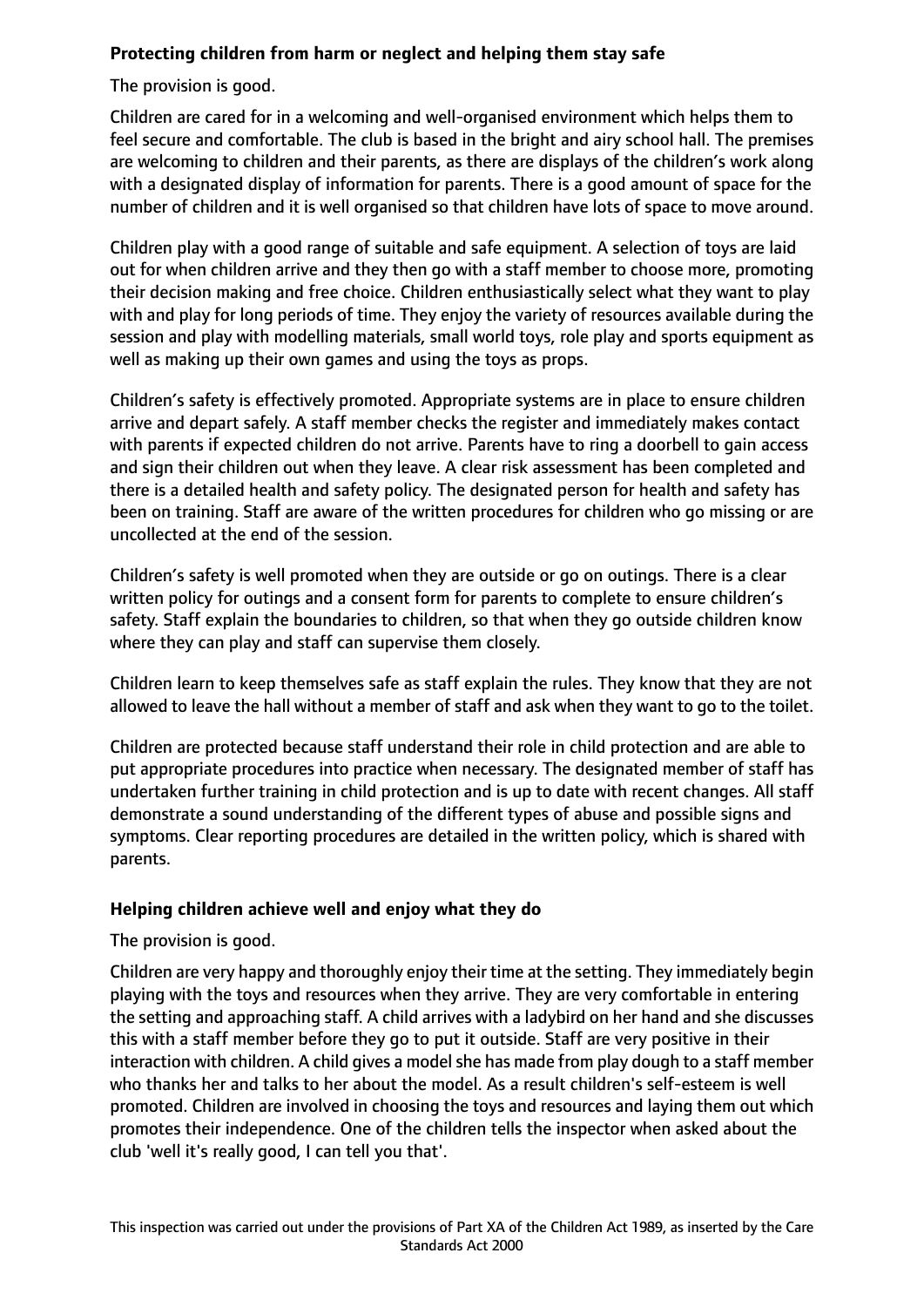Children are engaged in a good range of activities which promotes their development. They show a good level of interest in what they do. Children play for very long periods of time with the toys and resources and are fully engaged. Staff are well deployed to support this and talk to them whilst they play, effectively extending their games by questioning and encouraging the children to think of different things they can do. As a result their imagination and creativity is well supported and promoted. A group of children begin playing with a parachute. After playing several different games they use the parachute as a bed to perform a play of the three little bears, supported by a staff member who helps them find props.

## **Helping children make a positive contribution**

The provision is good.

Children are given lots of opportunities to contribute to the activities that take place during sessions. There is a permanent display for children to add suggestions and ideas to. Staff have purchased some of the toys and resources children have asked for. The children have begun to collate a folder of ideas to discuss at future meetings. They are also consulted about activities for forthcoming holidays. When playing children are effectively encouraged to offer suggestions of how they play or how they might extend a game. As a result children have a good level of input into what they do, which promotes their independence, confidence, self-esteem and decision making.

Children understand responsible behaviour and work harmoniously with others. A very clear written policy is in place for behaviour, along with separate policies for physical intervention and bullying. Children are made aware of the rules through discussion and reminder. Appropriate and consistent management of children's behaviour helps children learn right from wrong. A child is having trouble sharing toys with others and a staff member effectively diffuses an argument by reminding the child about sharing and negotiating what each child is going to play with. As a result children behave well. Staff are good role models. They are calm and friendly in their interaction with children and other staff.

Children receive consistent and appropriate care. There is a clear information booklet for parents which includes relevant information about policies and procedures. There is also an attractive and organised display of information for parents on a notice board within the setting. Staff share information about children when they are collected. There is a very clear complaints procedure in place which is easy to follow and understand what action will be taken if a parent makes a complaint.

Children become aware of wider society through an appropriate range of toys and resources such as disabled play people, black and white dolls. Staff are careful to ensure when doing creative activities there are different resources to reflect skin tones of different colour. There is a clear equal opportunities policy and a separate policy on dealing with racial harassment.

Children with special needs receive appropriate support and are included in the setting. Appropriate procedures are in place to ensure that parents are fully included and informed.

## **Organisation**

The organisation is good.

Children are well protected as there are appropriate procedures in place to ensure that all staff are suitable to work with children. Children receive a good level of support from staff during the session as well as time when they play independently. Adult child ratios are above the